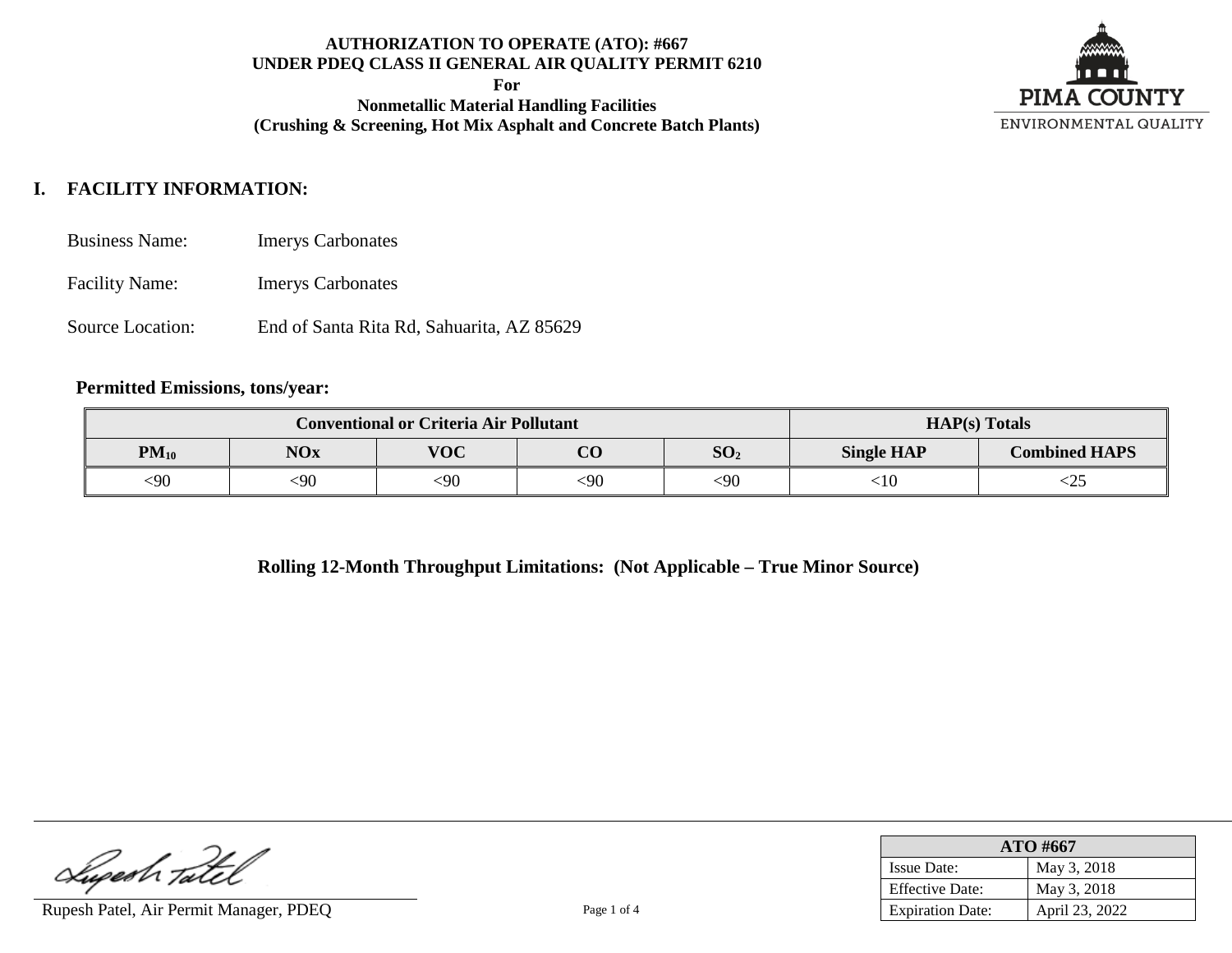**For**

**Nonmetallic Material Handling Facilities (Crushing & Screening, Hot Mix Asphalt and Concrete Batch Plants)**



## **II. AUTHORIZED EQUIPMENT:**

Equipment, operations, and activities for which emissions are allowed by the general permit are as follows:

**Table 1: Section 3 of the Permit – NSPS for Nonmetallic Mineral Processing Plants Affected Facilities:**

| <b>Source</b><br>Equipment<br>ID <sup>1</sup> | <b>Type of Equipment</b>    | <b>Manufacturer</b>   | <b>Model</b>    | <b>Serial Number</b>                     | <b>Maximum</b><br><b>Rated</b><br>Capacity | <b>Manufacturer</b><br><b>Date</b> | $\geq 4/22/2008$ | <b>Opacity Limit</b><br>$\frac{0}{0}$ |
|-----------------------------------------------|-----------------------------|-----------------------|-----------------|------------------------------------------|--------------------------------------------|------------------------------------|------------------|---------------------------------------|
|                                               |                             |                       |                 | <b>Crushing &amp; Screening Plant #1</b> |                                            |                                    |                  |                                       |
|                                               | Primary Jaw Crusher         | Terex/Cedar<br>Rapids | JW42            | TRXCR024HCOHD3251                        | $300$ tph                                  | 4/23/18                            | Yes              | 12                                    |
| $VF-01$                                       | Grizzly Vibratory<br>Feeder | <b>NA</b>             | 48" x 20"       | <b>NA</b>                                | $200$ tph                                  | 1987                               | N <sub>o</sub>   | 10                                    |
| <b>Crushing &amp; Screening Plant #2</b>      |                             |                       |                 |                                          |                                            |                                    |                  |                                       |
| $SS-10$                                       | Screen                      | Midwestern            | $5' \times 10'$ | 0401-5107                                | $150$ tph                                  | 2001                               | N <sub>o</sub>   | 10                                    |
|                                               | <b>Screening Plant #3</b>   |                       |                 |                                          |                                            |                                    |                  |                                       |
| $SS-20$                                       | Screen                      | Midwestern            | $5'$ x 10 $'$   | 2898-5122                                | $150$ tph                                  | After 1983                         | N <sub>o</sub>   | 10                                    |
| $SS-21$                                       | Screen                      | Midwestern            | $5'$ x 10 $'$   | 2898-5122                                | $150$ tph                                  | After 1983                         | N <sub>o</sub>   | 10                                    |

<sup>1</sup> Specific equipment identified in the permit application as needing an ATO. All equipment listed in the permit application is subject to the provisions of this general permit.

Lupeah Tatel

Rupesh Patel, Air Permit Manager, PDEQ Page 2 of 4

| ATO #667                |                |  |  |
|-------------------------|----------------|--|--|
| <b>Issue Date:</b>      | May 3, 2018    |  |  |
| <b>Effective Date:</b>  | May 3, 2018    |  |  |
| <b>Expiration Date:</b> | April 23, 2022 |  |  |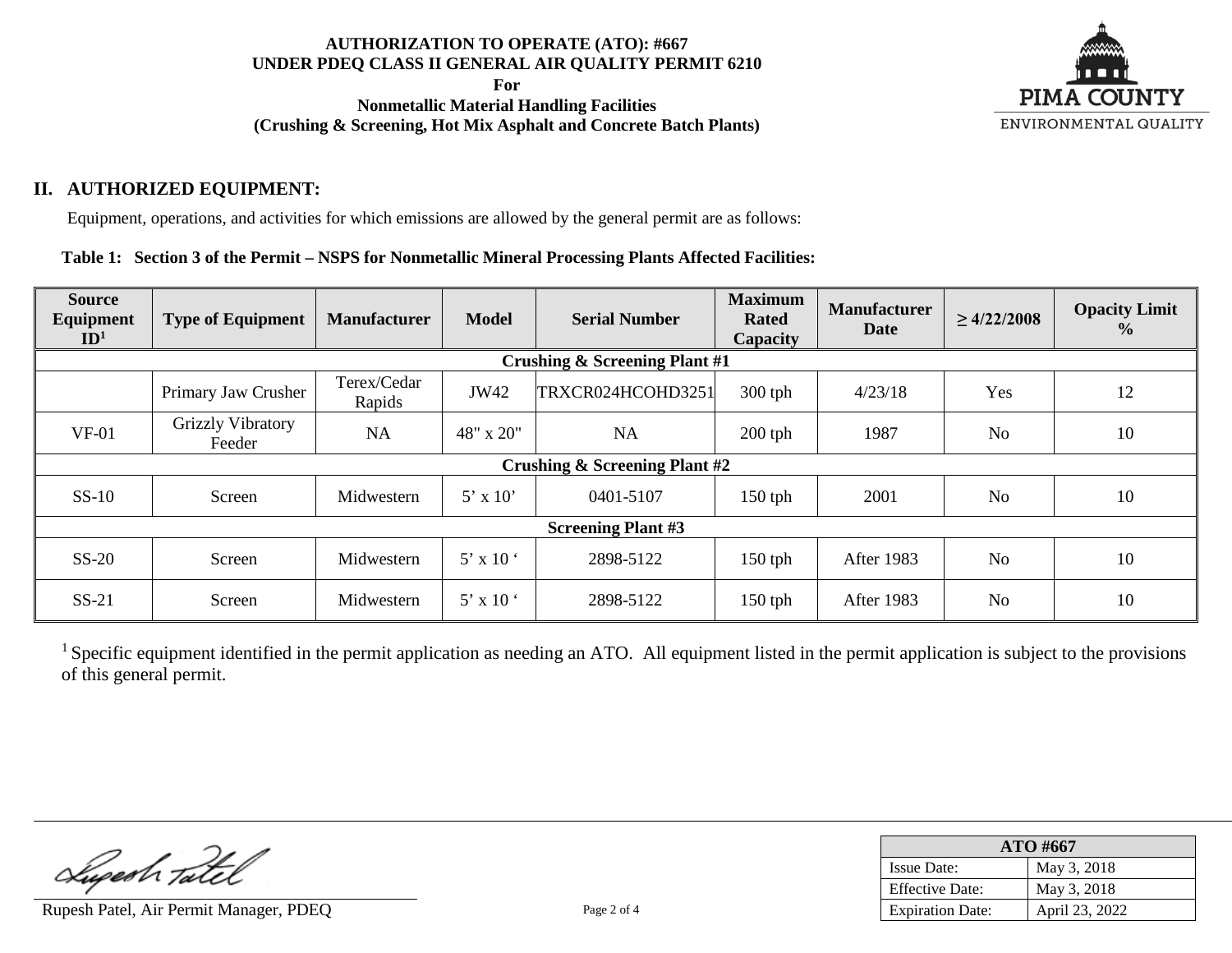**For**

**Nonmetallic Material Handling Facilities (Crushing & Screening, Hot Mix Asphalt and Concrete Batch Plants)**



**Table 2: Section 4 of the Permit – Standards of Performance for Non-NSPS Gravel or Crushed Stone Processing Plants:**

| <b>Source</b><br>Equipment $ID1$ | <b>Type of Equipment</b>                 | <b>Model</b><br><b>Manufacturer</b> |                               | <b>Serial Number</b> | <b>Maximum Rated</b><br>Capacity | <b>Manufacturer</b><br><b>Date</b> | <b>Opacity</b><br>Limit<br>$\frac{6}{6}$ |  |  |  |
|----------------------------------|------------------------------------------|-------------------------------------|-------------------------------|----------------------|----------------------------------|------------------------------------|------------------------------------------|--|--|--|
|                                  | <b>Crushing &amp; Screening Plant #1</b> |                                     |                               |                      |                                  |                                    |                                          |  |  |  |
| $SS-07$                          | Primary Screen                           | Tyler                               | 900                           | 20393                | 350 tph                          | 1973                               | 20                                       |  |  |  |
| $SS-04$                          | Dirty Fines Screen                       | Tyler                               | $F-600$                       | 6784                 | $25$ tph                         | 1961                               | 20                                       |  |  |  |
| $CC-09$                          | <b>Secondary Cone Crusher</b>            | Telsmith                            | 48S                           | 8535                 | $150$ tph                        | 1973                               | 20                                       |  |  |  |
|                                  | <b>Crushing &amp; Screening Plant #2</b> |                                     |                               |                      |                                  |                                    |                                          |  |  |  |
| VS1-01                           | Vertical Shaft Impactor                  | Spokane Industries                  | <b>NA</b>                     | 66-P154              | $150$ tph                        | Pre 1983                           | 20                                       |  |  |  |
|                                  |                                          |                                     | <b>Raymond Mill System #1</b> |                      |                                  |                                    |                                          |  |  |  |
| <b>RM-01</b>                     | Mill#1                                   | Raymond                             | 50 inches                     | 55491                | $10$ tph                         | 1941                               | 20                                       |  |  |  |
|                                  | <b>Raymond Mill System #2</b>            |                                     |                               |                      |                                  |                                    |                                          |  |  |  |
| <b>RM-02</b>                     | Mill #2                                  | Raymond                             | 50 inches                     | 66155                | $10$ tph                         | 1941                               | 20                                       |  |  |  |

<sup>1</sup> Specific equipment identified in the permit application as needing an ATO. All equipment listed in the permit application is subject to the provisions of this general permit.

Luperh Tatel

Rupesh Patel, Air Permit Manager, PDEQ Page 3 of 4

| ATO #667                |                |  |  |
|-------------------------|----------------|--|--|
| <b>Issue Date:</b>      | May 3, 2018    |  |  |
| <b>Effective Date:</b>  | May 3, 2018    |  |  |
| <b>Expiration Date:</b> | April 23, 2022 |  |  |